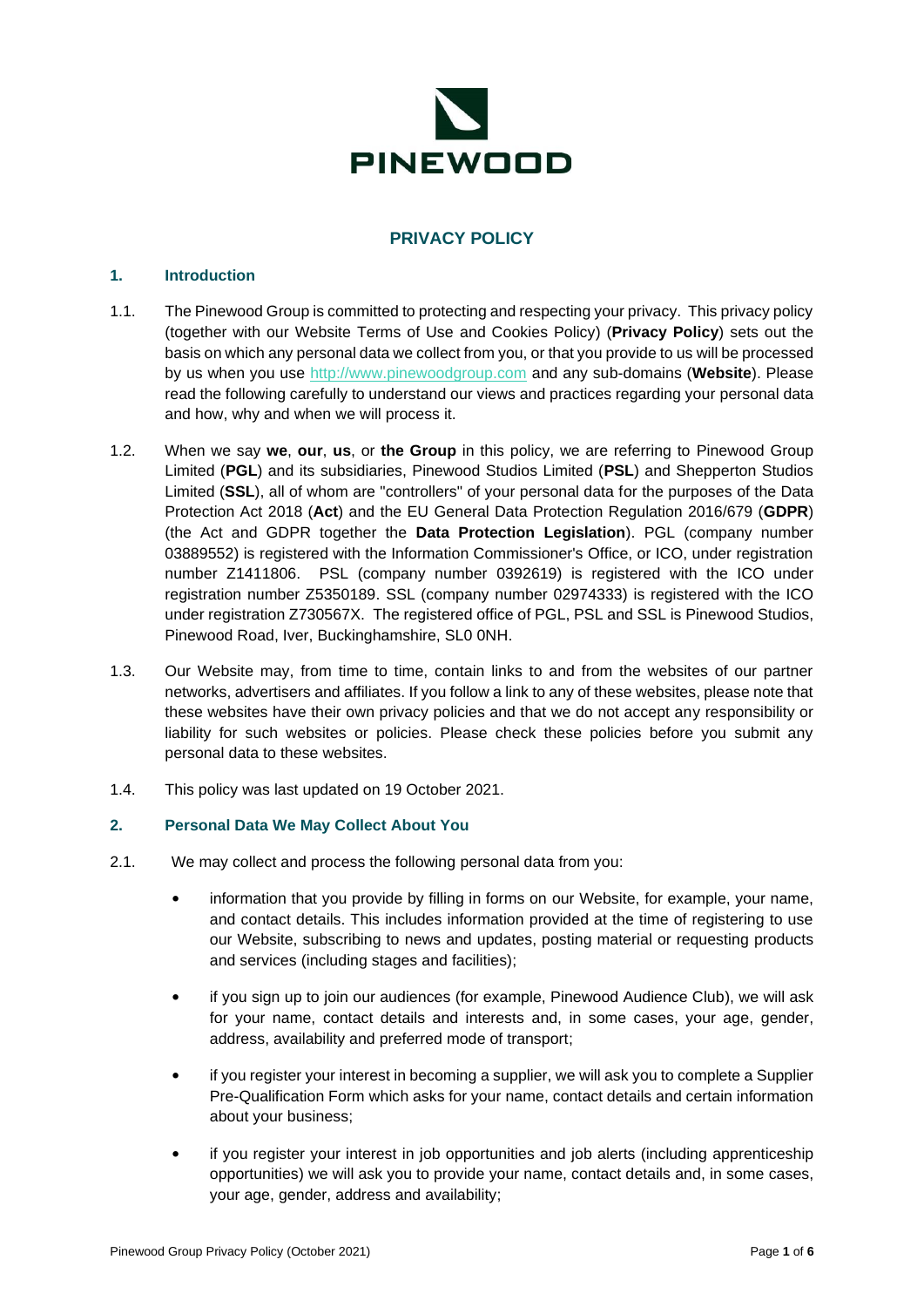- if you register to become an On the Lot tenant, we may ask you to provide your name and contact details and certain information about your business;
- if you register to receive press releases, we will ask you to provide your name, job title and organisation and email address;
- if you contact us, we may keep a record of that correspondence;
- details of transactions (for goods, services or information) you carry out through our Website and the fulfilment of your orders, or including payment card details;
- details of your visits to our Website including, but not limited to, traffic data, location data, weblogs and other communication data and the resources that you access;
- we may also ask you to complete surveys that we use for research purposes, although you do not have to respond to them;
- we may receive information about you from your employer if they are a client/customer, tenant or contractor of or to the Group;
- we may also ask you for information when you report a problem with our Website; and
- we also anonymise, collect, use and share aggregated data for statistical and research purposes where it does not identify you.

### **3. Uses Made of the Personal Data and Legal Basis**

- 3.1. We use personal data held about you for the following purposes in line with our legitimate interests to administer the Website, to interact with users when they request our products and services, or offer to provide us with products and services and to run our business:
	- to provide you with products and services (including stages and facilities) that you request from us, or information about them where you have asked to be contacted for such purposes;
	- if you sign up to join our audience clubs, to send you tailored information and offers and to contact you in relation to any bookings – in particular, we ask for your age range as some shows have age restrictions;
	- where you have registered your interest as a voice artist, for work experience or in becoming a supplier, to assess your application and consider your suitability, to contact you in relation to your enquiry and to add you to our databases so we can contact you about potential auditions and jobs that may be of interest;
	- if you have registered to become to an On the Lot tenant, to contact you for those purposes and to administer On the Lot;
	- to ensure that content from our Website is presented in the most effective manner for you and for your computer;
	- to allow you to participate in interactive features of our service, when you choose to do so;
	- to notify you about changes to our service;
	- for business relationship evaluation, business development and analytics purposes;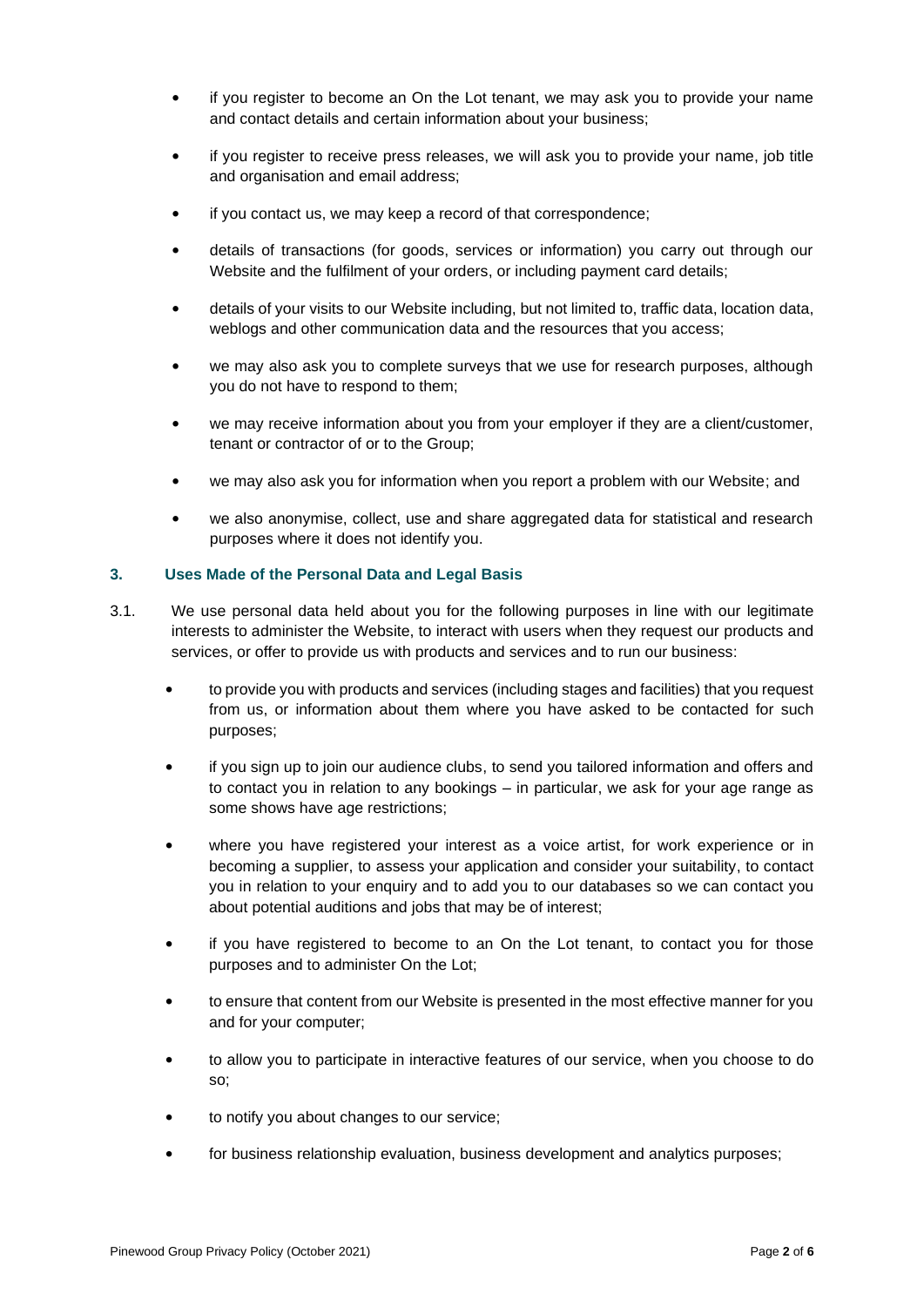- to send out key and important studio notices (such as emergencies on site) via electronic means (email or SMS); and
- in certain circumstances, to contact you with information about goods and services which we feel may interest you by post, telephone or other electronic means (e-mail or SMS) (see the section on 'Marketing**'** below for further information).
- 3.2. We will also use certain personal data, for example, your name and contact details, where necessary to carry out our obligations arising from any contracts entered into between you and us including, but not limited to, ensuring the security of the premises of our studios where you access any of our premises. If you fail to provide information which we require for the contract with you, we may not be able to perform that contract.

### **4. IP Addresses and Cookies**

- 4.1. When you access our Website, we may collect information about your computer including, where available, your IP address, operating system and browser type for system administration and to report aggregate information to our advertisers. This is statistical data about our Website users' browsing actions and patterns and does not identify any individual.
- 4.2. For the same reason, we may obtain information about your general internet usage by using a cookie file which is stored on the hard drive of your computer. Cookies are small text files which contain information that is transferred to your computer's hard drive. They help us to improve our Website and to deliver a better and more personalised service. They enable us to:
	- estimate our audience size and Website usage patterns;
	- store information about your preferences and so allow us to customise our Website according to your individual interests;
	- speed up your searches; and
	- recognise you when you return to our Website.
	- 4.3. You may refuse to accept cookies by activating the setting on your browser which allows you to refuse the setting of cookies. However, if you select this setting you may be unable to access certain parts of our Website. Unless you have adjusted your browser setting so that it will refuse cookies, we will assume you consent to our use of cookies and other similar technologies (where consent is required) as set out in this Privacy Policy, and our system will issue cookies when you log on to our Website. Please refer to our Cookie Policy, available on our Website, for further details.

#### **5. Marketing**

- 5.1. We would like to provide you with information about goods and services which may be of interest to you and may contact you about these by post, telephone or other electronic means (e-mail or SMS).
- 5.2. If you are a corporate user, we will send marketing communications to your company e-mail address unless you have opted out. We will give you the opportunity to opt out of receiving marketing communications from us when we first contact you. Also, you can change your marketing preferences at any time by clicking on the "unsubscribe" link in any of our marketing communications or by contacting us at [dataprotection@pinewoodgroup.com.](mailto:dataprotection@pinewoodgroup.com)
- 5.3. For non-corporate users, we will only send marketing communications to your personal e-mail address or SMS messages if those communications relate to goods, services or opportunities which are similar to services we have already provided to you in the past or which you have expressed an interest in, or if you have consented to us contacting you in this way.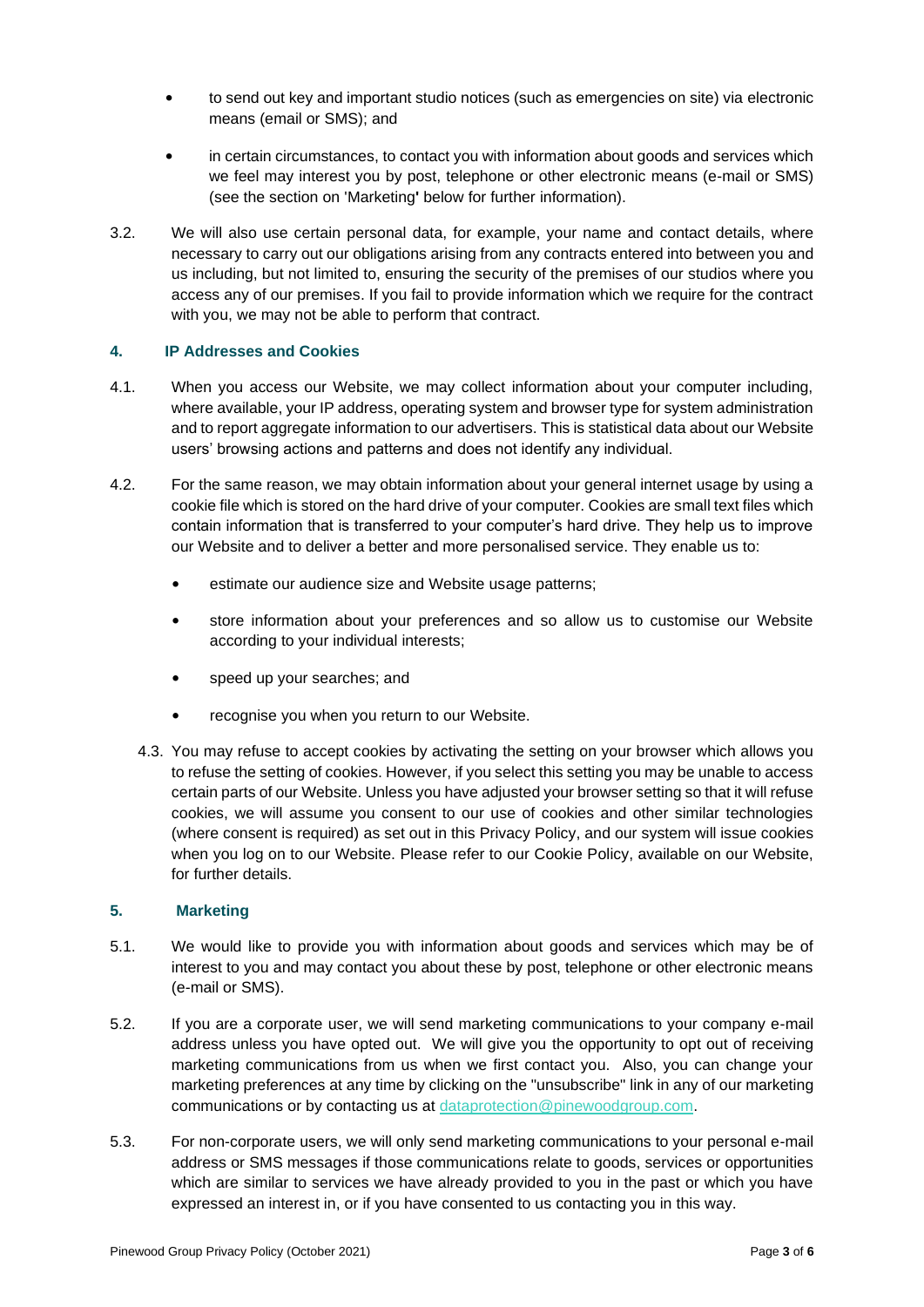5.4. You have the right to ask us not to process your personal data for marketing purposes. We will usually inform you (before collecting your personal data) if we intend to use your personal data for such purposes or if we intend to disclose your information to any third party for such purposes. You can exercise your right to prevent such processing by checking certain boxes on the forms we use to collect your personal data. You can also exercise the right at any time by clicking on the "unsubscribe" link in any of our marketing communications or by contacting us at [dataprotection@pinewoodgroup.com.](mailto:dataprotection@pinewoodgroup.com)

### **6. Where We Store Your Personal Data**

- 6.1. All information you provide to us is stored on our secure servers. Any payment transactions will be encrypted using SSL technology. Where we have given you (or where you have chosen) a password which enables you to access certain parts of our Website, you are responsible for keeping this password confidential. We ask you not to share a password with anyone.
- 6.2. Unfortunately, the transmission of information via the internet is not completely secure. Although we will do our best to protect your personal data, we cannot guarantee the security of your data transmitted to our Website; any transmission is at your own risk. Once we have received your information, we will use strict procedures and security features to try to prevent unauthorised access.

#### **7. Disclosure of Your Information**

- 7.1. We may disclose your personal data to any member of our Group, which means our subsidiaries, our ultimate holding company and its subsidiaries, as defined in section 1159 of the Companies Act 2006 where necessary for administrative purposes. In particular, if you request services from another Group company, we may need to pass your contact details on to that Group company.
- 7.2. We also share your personal data with the following, who act as our processors:
	- our website hosting and maintenance provider;
	- service providers who provide IT, software and system administration services;
	- fulfilment service providers, for example e-mail marketing platforms, event invitation service providers, payment processors; and
	- our third-party security supplier where you require access to Group premises or studio.

We have contracts with these parties which require them to keep your personal data secure.

- 7.3. Occasionally, we may need to disclose your personal data to third parties where necessary for the legitimate interests of business or in order to comply with legal obligations:
	- in the event that we sell or buy any business or assets, in which case we may disclose your personal data to the prospective seller or buyer of such business or assets;
	- if Pinewood Group Limited or substantially all of its assets are acquired by a third party, in which case personal data held by it about its customers will be one of the transferred assets; or
	- if we are under a duty to disclose or share your personal data in order to comply with any legal obligation, enforce or apply our Website terms of use or other agreements, or to protect the rights, property or safety of the Group, our customers or others.
	- 7.4. We also process email communication traffic data in our legitimate interests for business relationship evaluation, business development and analytics purposes (namely, the "date",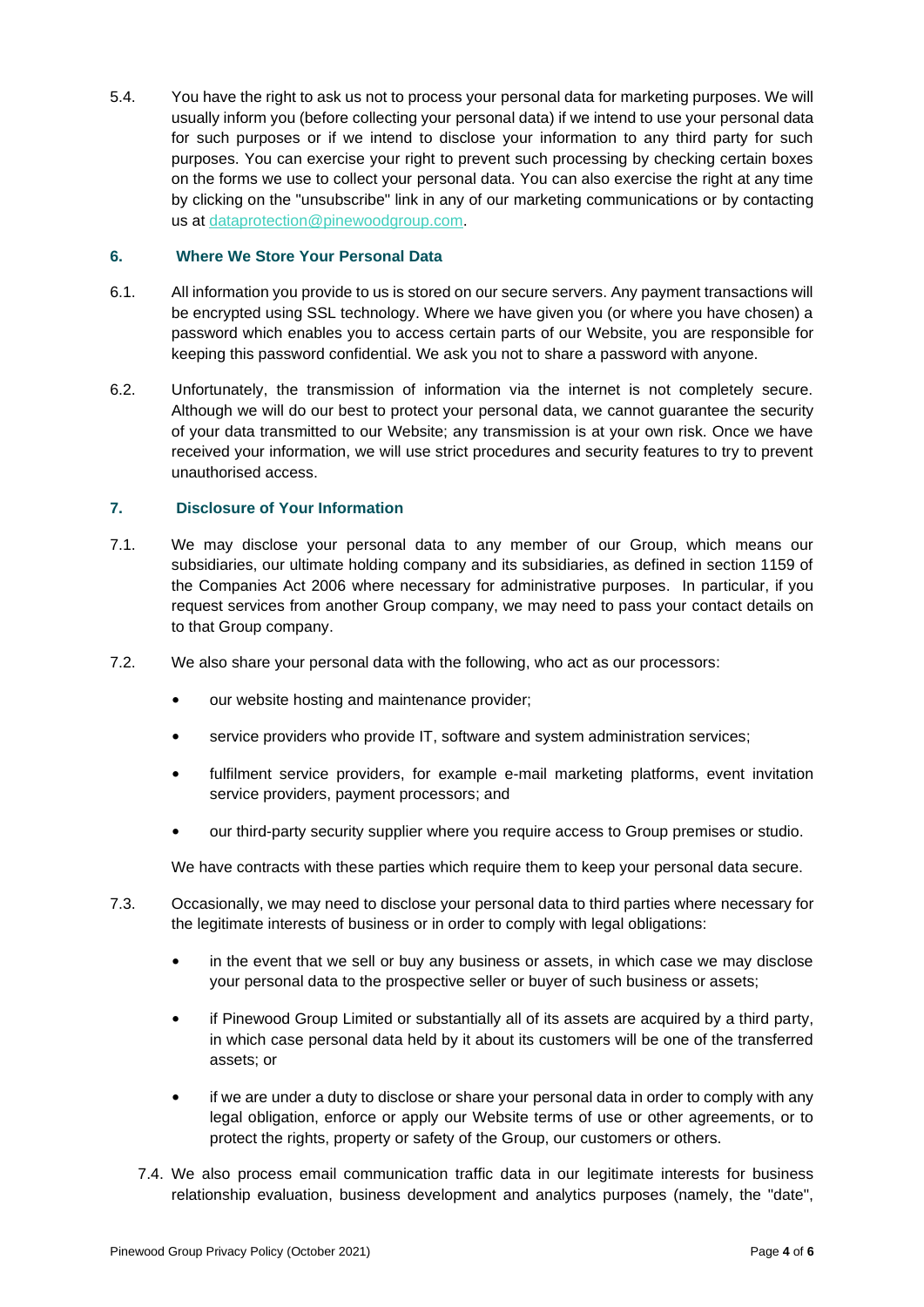"messageID", "to", "from" and "cc" fields of emails sent and received by us, but not the content of any emails or email calendar invitations). The system may pick up emails sent between you and our staff through the Website or otherwise for business purposes. The data is processed by a third party analytics company which provides the service.

7.5. We do not disclose information about identifiable individuals to our advertisers but we may provide them with aggregated information about our Website users (for example, we may inform them that 500 men aged under 30 have clicked on their advertisement on any given day). We may also use such aggregated information to help advertisers reach the kind of audience they want to target (for example, women in SW1). We may make use of the personal data we have collected from you to enable us to comply with our advertisers' wishes by displaying their advertisement to target a particular audience.

### **8. Overseas Transfers**

- 8.1. The personal data we collect from you may be transferred to, and stored at, a destination outside the European Economic Area (**EEA**).
- 8.2. We have studios in the United States of America (**US**), Canada, the Dominican Republic and Malaysia. If you request services or sign up to events with any of those studios, then this may involve the transfer your personal data outside the EEA. Also, some of the suppliers engaged in, among other things, the fulfilment of your order, the processing of your payment details, data analytics and the provision of support services (mentioned above) are based outside the EEA, namely in the US.
- 8.3. We will take all steps reasonably necessary to ensure that your personal data is handled securely and in accordance with this Privacy Policy and the Data Protection Legislation. These include ensuring, where the country does not provide an adequate level of protection, that our overseas suppliers enter into a European Commission approved contract. Some US providers may also be certified under the EU-US Privacy Shield which confirms they have appropriate measures in place to ensure the protection of your personal data. If you would like further information, please contact [dataprotection@pinewoodgroup.com.](mailto:dataprotection@pinewoodgroup.com)

### **9. Your Rights**

- 9.1. In addition to the right to be informed about how we use your personal data (as set out in this Privacy Policy), you have various other rights in respect of the personal data we hold about you – these are set out in more detail below. If you wish to exercise any of these rights, please contact [dataprotection@pinewoodgroup.com:](mailto:dataprotection@pinewoodgroup.com)
	- **Right to object:** You can object to our processing of your personal data. Please contact us as noted above, providing details of your objection.
	- **Access to your personal data:** You can request access to a copy of your personal data that we hold, along with information on what personal data we use, why we use it, who we share it with, how long we keep it for and whether it has been used for any automated decision-making.
	- **Right to withdraw consent**: If you have given us your consent to use your personal data – for example, to send you marketing e-mails – you can withdraw your consent at any time by clicking the "unsubscribe" link in any marketing e-mail which you receive or by contacting us as at the e-mail address noted above.
	- **Rectification:** You can ask us to change or complete any inaccurate or incomplete personal data held about you.